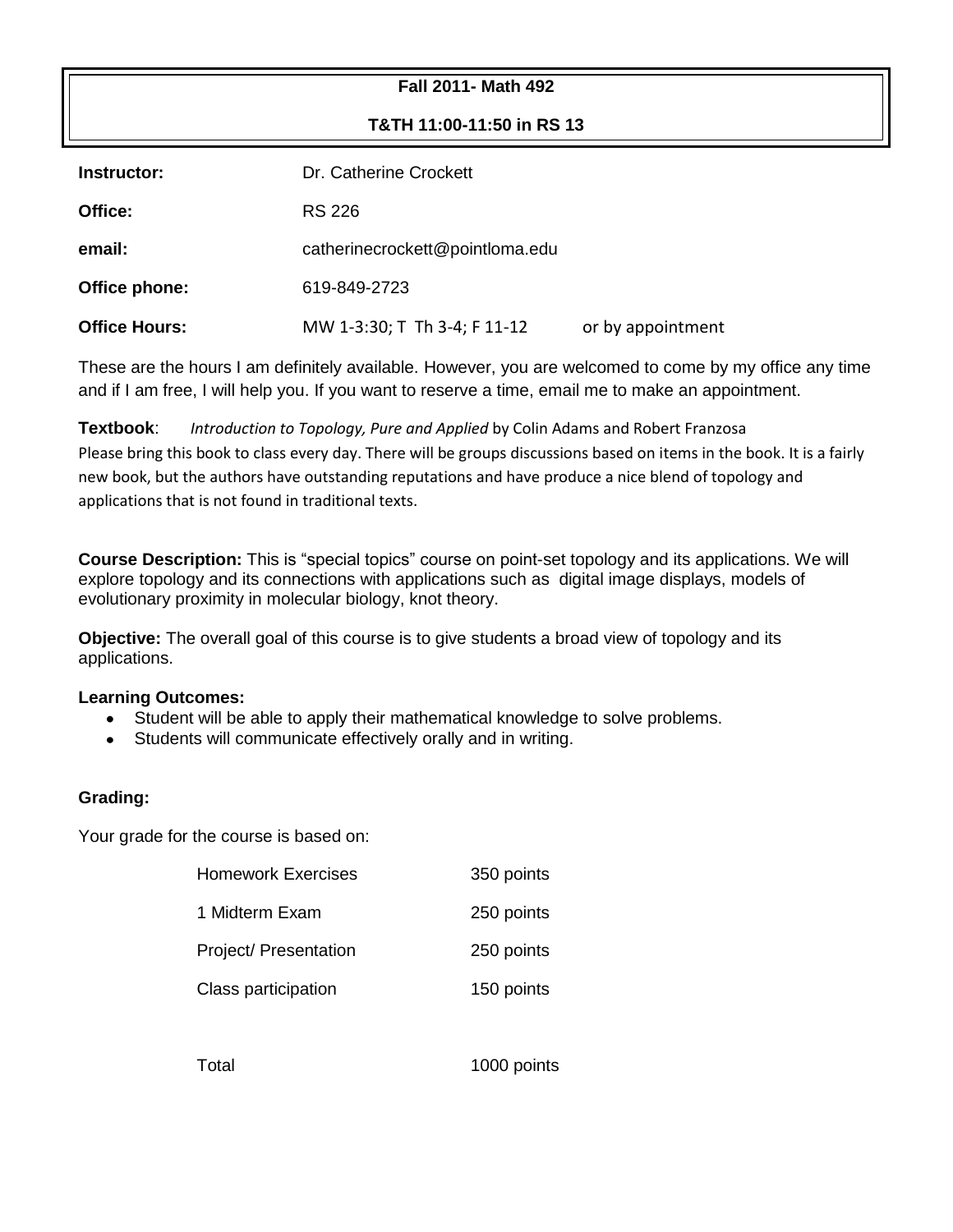**Grade scale:** Grades are based on the number of points accumulated throughout the course. Approximate minimal percentages required to obtain a given grade are:

| <b>Grading Scale in percentages</b> |                                                                                    |                                    |   |  |
|-------------------------------------|------------------------------------------------------------------------------------|------------------------------------|---|--|
| A                                   | в                                                                                  |                                    | D |  |
| $+$                                 |                                                                                    | $(87.5, 90)$ (77.5, 80) (67.5, 70) |   |  |
|                                     | $\left\  [92.5,100] \right\  [82.5,87.5] \left\  [72.5,77.5] \right\  [62.5,67.5]$ |                                    |   |  |
|                                     | $[90, 92.5]$ $[80, 82.5]$ $[70, 72.5]$ $[60, 62.5]$                                |                                    |   |  |

**Homework:** You will be assigned individual homework most days. You may work on the homework in groups, but each person is responsible for turning in their own write up of the solution to the problems.

**Midterm:** Your midterm will be assigned during the seventh week of classes. It will be a take-home exam. More details will follow.

**Project/ Presentation:** You will select an application (from a choices I will give you), read about it and prepare an oral report and a written review of this article. Your written report and class presentation will serve as your class final.

**Attendance:** Students are expected to arrive at each class meeting on-time. If you are absent or late you run the risk of making your homework late. Attendance is expected at each class section. In the event of an absence you are responsible for the material covered in class and the assignments given that day. See the Point Loma Nazarene University Catalog for a statement of the university's policy with respect to attendance. Remember that missing more than one and a half week's worth of classes can result in a failing grade.

**Academic Honesty:** The Point Loma Nazarene University community holds the highest standards of honesty and integrity in all aspects of university life. Academic honesty and integrity are strong values among faculty and students alike. Any violation of the university's commitment is a serious affront to the very nature of Point Loma's mission and purpose. Academic dishonesty is the act of presenting information, ideas, and/or concepts as one's own when in reality they are the results of another person's creativity and effort. Such acts include plagiarism, copying of class assignments, and copying or other fraudulent behavior on examinations.

## **Academic Accommodations:**

While all students are expected to meet the minimum academic standards for completion of this course as established by the instructor, students with disabilities may require academic accommodations. At Point Loma Nazarene University, students requesting academic accommodations must file documentation with the Disability Resource Center (DRC), located in the Bond Academic Center. Once the student files documentation, the Disability Resource Center will contact the student's instructors and provide written recommendations for reasonable and appropriate accommodations to meet the individual needs of the student. This policy assists the University in its commitment to full compliance with Section 504 of the Rehabilitation Act of 1973, the Americans with Disabilities (ADA) Act of 1990, and ADA Amendments Act of 2008, all of which prohibit discrimination against students with disabilities and guarantees all qualified students equal access to and benefits of PLNU programs and activities.